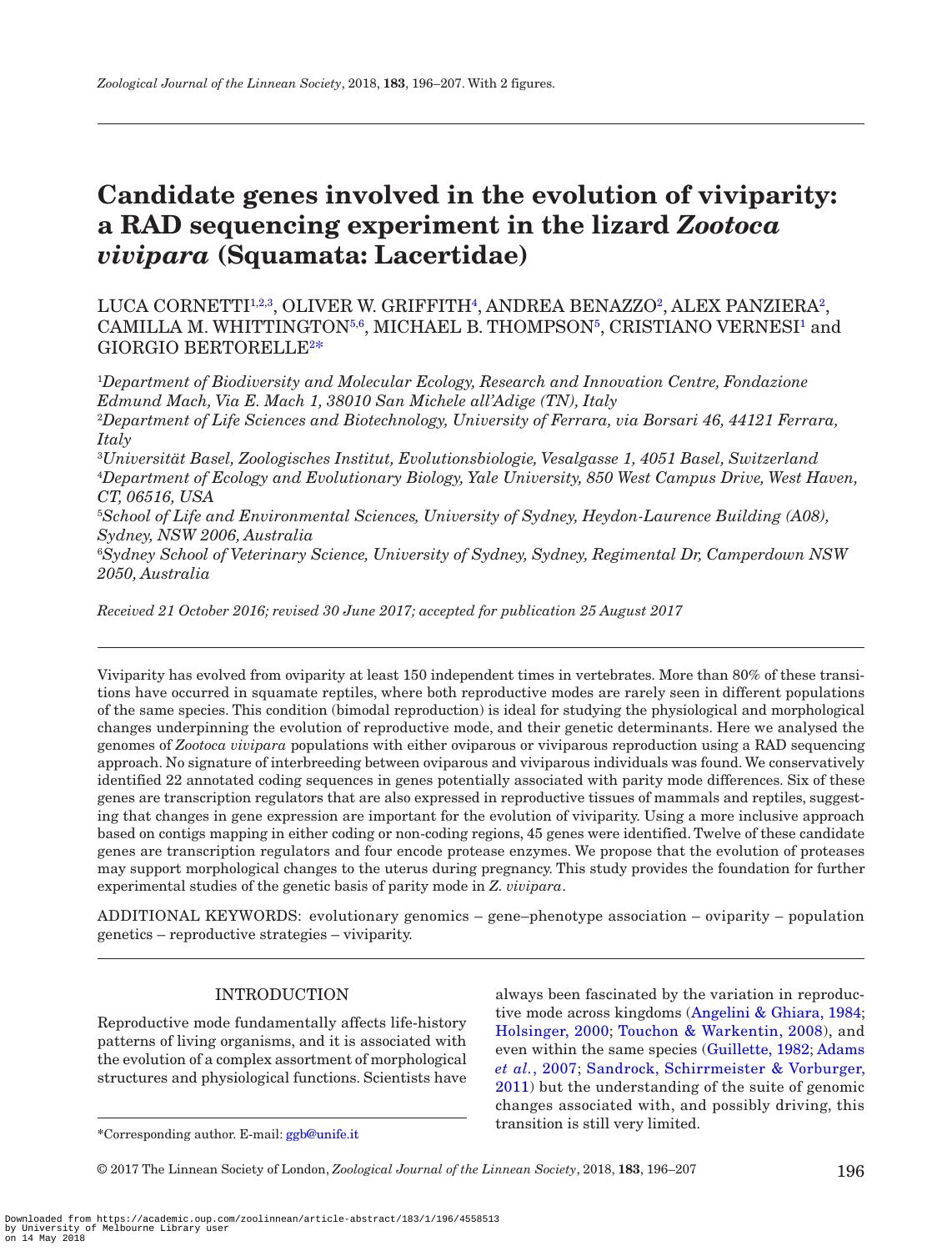Among vertebrates, the two main types of reproductive mode are oviparity (mothers lay eggs) and viviparity (embryos develop inside the body of the parent, which then gives birth to live offspring). More than 150 independent transitions to viviparity from an oviparous ancestor have been described ([Blackburn, 2015](#page-9-2); [Griffith](#page-9-3) *et al.*[, 2015](#page-9-3)), with physical changes required to allow for pregnancy, including the development of mechanisms to exchange respiratory gasses, water and nutrients, and to regulate immunity ([Thompson & Speake, 2006](#page-11-1); [Van Dyke, Brandley & Thompson, 2014](#page-11-2)). These changes can be achieved by changes in gene regulation, which alter the physical properties of cells in reproductive tissues, or by re-patterning of reproductive tissues so that they behave differently ([Griffith](#page-9-3) *et al.*, 2016b; [Griffith &](#page-9-4) [Wagner, 2017](#page-9-4)). An example of the latter is the reduction in uterine glands in viviparous *Zootoca vivipara*, which resulted in reduced shell thickness and allowed greater exchange of materials through pregnancy [\(Heulin](#page-9-5) *et al.*, [2005](#page-9-5)). By comparing specific traits, genes and genomes between closely related viviparous and oviparous taxa, it is possible to identify the mechanisms that underlie the evolutionary transition from oviparity to viviparity [\(Murphy & Thompson, 2011\)](#page-10-1).

Within Squamata (lizards and snakes), there are also peculiar cases of closely related lineages that display different reproductive modes (i.e. oviparous and viviparous populations within the same species). In fact, four species show geographic variation in reproductive mode, namely the Australian scincid lizards *Lerista bougainvillii* and *Saiphos equalis* ([Smith &](#page-10-2) [Shine, 1997](#page-10-2); [Qualls & Shine, 2006\)](#page-10-3), the South American water snake *Helicops angulatus* ([Braz, Scartozzoni &](#page-9-6) [Almeida-Santos, 2016\)](#page-9-6) and the Eurasian lacertid lizard *Z. vivipara* [\(Surget-Groba](#page-10-4) *et al.*, 2006). These species provide ideal models for studying morphological and physiological modifications as well as the genetic processes underlying the transition from oviparity to viviparity. The focus of the present study is *Z. vivipara*.

*Zootoca vivipara* is distributed throughout Europe and Asia, and it is one of the reptile species with the widest distribution. The vast majority of populations, from Japan to Central Western Europe, including the British Isles and Scandinavia, are viviparous and are classified as *Zootoca vivipara vivipara*. Distinct but related viviparous mitochondrial clades are classified as *Zootoca vivipara pannonica* and *Zootoca vivipara sachalinensis* [\(Surget-Groba](#page-11-3) *et al.*, 2001), but in this paper, we use only the nominal subspecies *Z. v. vivipara* to identify the viviparous group. Two disjunct oviparous populations exist and are classified as *Zootoca vivipara louislantzi* and *Zootoca vivipara carniolica*. *Zootoca vivipara louislantzi* occurs in the Pyrenees, and its overall genetic affinity within the viviparous clade supports the hypothesis of a secondary reversion

to the oviparous reproductive mode ([Surget-Groba](#page-10-4) *et al.*[, 2006\)](#page-10-4). *Zootoca vivipara carniolica* is distributed in Alpine regions in northern Italy, southern Austria, Slovenia and Croatia and is considered the ancestral oviparous form ([Surget-Groba](#page-11-3) *et al.*, 2001). The alternative hypothesis of ancestrality of both oviparous groups, accompanied by multiple independent origins of viviparity, although less parsimonious, cannot be excluded, and more developmental and physiological evidence is required to separate these hypotheses [\(Griffith](#page-9-7) *et al.*, 2015).

An important aspect of the phylogeography within this species is that viviparous lineages also occur beyond the Arctic Circle, whereas oviparous lineages are present only in the southern margin of species distribution ([Sillero](#page-10-5) *et al.*, 2014), where average temperatures are warmer. This scenario is in agreement with the 'cold-climate hypothesis' that posits that evolution of viviparity is more likely at low environmental temperatures, and also with the observation that live-bearing species are generally distributed in colder habitats than egg-laying taxa ([Shine, 2005](#page-10-6); [Rodríguez-](#page-10-7)[Díaz & Braña, 2012](#page-10-7); [Cornetti](#page-9-8) *et al.*, 2015a). In *Z. vivipara*, viviparity probably evolved as a consequence of selective pressure caused by cold climatic conditions during Pleistocene glacial phases ([Surget-Groba](#page-11-3) *et al.*, [2001](#page-11-3)), and the newly evolved reproductive mode then allowed viviparous populations to colonize the vast majority of Eurasia [\(Cornetti](#page-9-9) *et al.*, 2014).

The evolution of viviparity requires specific developmental changes to support pregnancy. These changes include regulatory mechanisms that maintain embryos *in utero* through development, mechanisms to support embryonic gas exchange through pregnancy and mechanisms to transport calcium to embryos in the absence of eggshell-derived calcium [\(Thompson &](#page-11-1) [Speake, 2006](#page-11-1); [Stewart, Ecay & Heulin, 2009;](#page-10-8) [Murphy](#page-10-1) [& Thompson, 2011;](#page-10-1) [Stewart](#page-10-9) *et al.*, 2011; [Stewart, 2013\)](#page-10-10). The evolution of innovations in organisms is achieved through both changes in the peptide sequence of genes, resulting in proteins with novel functions, and changes in gene expression ([Rawn & Cross, 2008](#page-10-11)). By inducing the expression of genes normally expressed elsewhere in the organism, tissues can take on novel functions [\(True & Carroll, 2002](#page-11-4)). Comparative studies between oviparous and viviparous populations of *Z. vivipara* failed to identify differences in the expression of interleukin genes and their receptors ([Paulesu](#page-10-12) *et al.*[, 2005](#page-10-12)). Furthermore, studies on hormone-related genes and angiogenic factors have also failed to identify expression profiles correlated with reproductive mode [\(Whittington](#page-9-7) *et al.*, 2015a; [Griffith](#page-9-10) *et al.*, 2017). However, transcriptome sequencing of the uterus of the African ocellated skink, *Chalcides ocellatus*, and the Australian Southern grass skink, *Pseudemoia*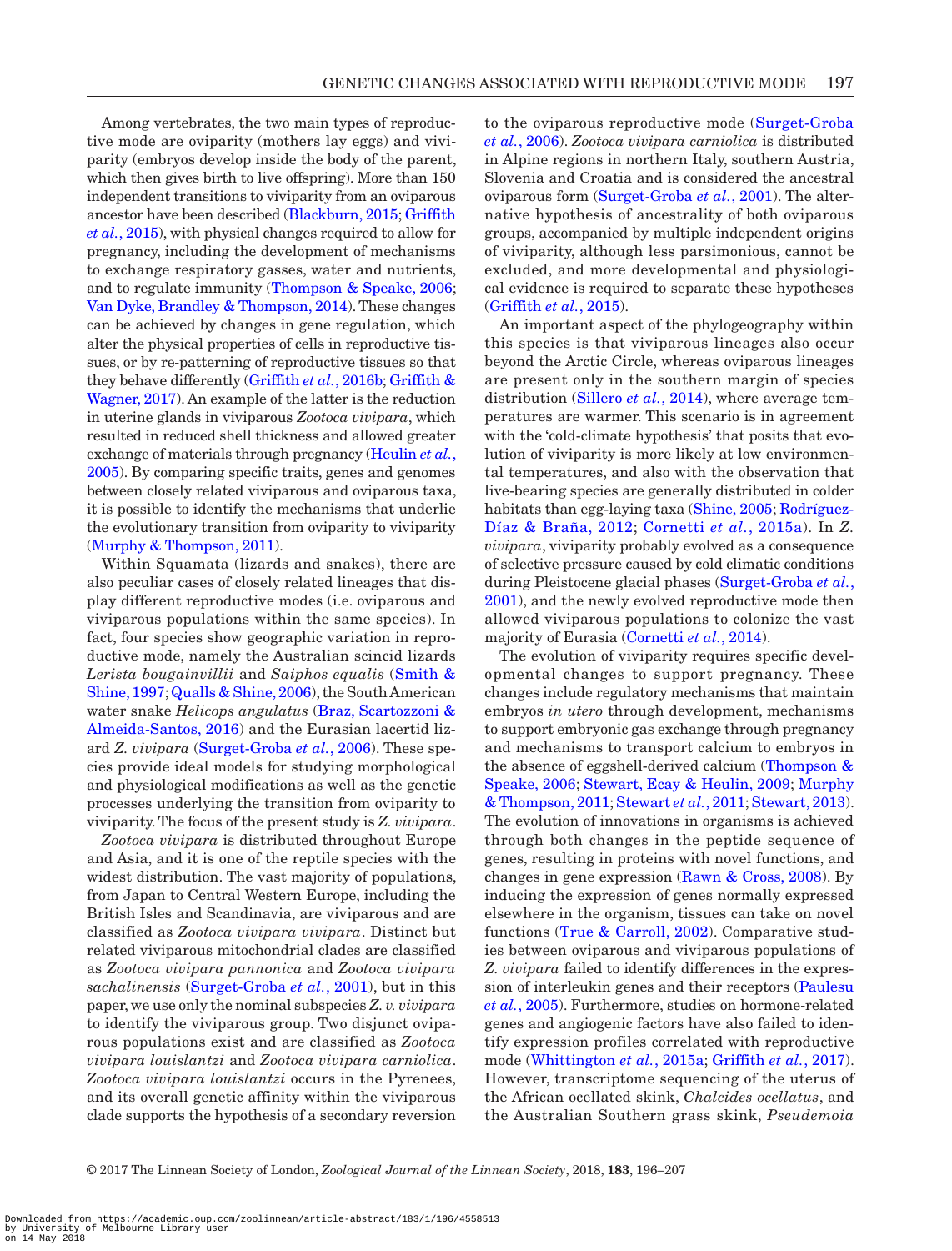*entrecasteauxii*, reveals large changes in gene regulation through pregnancy ([Brandley](#page-9-11) *et al.*, 2012; [Griffith](#page-9-3) *et al.*[, 2016b](#page-9-3)). Given that viviparity requires substantial changes in gene expression to support the function of pregnancy, a plausible hypothesis to test is that genetic changes responsible for the evolution of viviparity mostly occur in regions of the genome responsible for gene regulation.

Here we used RAD (restriction-site associated DNA) sequencing of *Z. vivipara* from populations showing different reproductive modes. We initially compared the new genomic data with previous mtDNA and microsatellite inference to better understand the geographic structure of this species. We subsequently focused on the identification of genomic regions or genes possibly associated with the different reproductive modes, by contrasting allele frequencies of oviparous and viviparous populations and conducting genotype–phenotype association tests.

#### MATERIAL AND METHODS

## Sampling, DNA extraction and library **PREPARATION**

Forty tail tips of *Z. vivipara* adults were collected to cover most of the mitochondrial lineages described in [Surget-Groba](#page-10-4) *et al.* (2006). The capture and handling of lizards complied with national and international ethical guidelines, and the Italian Ministry of Environment and the Environmental Unit of the Autonomous Province of Trento approved capture, handling and tissue sampling (DPN/2D/2003/2267 and 4940–57/B-09-U265-LS-fd). We used tail tissues from individuals already analysed for phylogeographic studies ([Surget-Groba](#page-10-4) *et al.*, 2006; [Cornetti](#page-9-9) *et al.*, 2014, [2015a\)](#page-9-8). All the individuals were previously sequenced at mitochondrial DNA gene *cytochrome b* for subspecies assignment because no single morphometric trait can distinguish the *Z. vivipara* subspecies ([Guillaume](#page-9-12)  *et al.*[, 2006\)](#page-9-12). Our sample set included ten individuals of the oviparous subspecies *Z. v. carniolica* from the European Alps (mtDNA: clade A), seven individuals of the oviparous subspecies *Z. v. louislantzi* from the Pyrenees (mtDNA: cladeB), 17 individuals of the viviparous subspecies *Z. v. vivipara* from the European Alps (mtDNA: clade E), plus six additional viviparous individuals of *Z. v. vivipara* representing two additional mtDNA clades (four from clade D and two from clade F). Most of the described mtDNA clades are thus considered (see Supporting Information, Table S1).

Genomic DNA was extracted using the QIAGEN DNeasy Blood and Tissue Kit (QIAGEN Inc., Hilden, Germany). DNA was treated with RNaseA (QIAGEN) and quantified with the fluorometer Qubit 2.0 (Invitrogen). We then prepared libraries for reducing the complexity of the genome by fragmenting genomic DNA with a restriction enzyme (RAD sequencing [\[Baird](#page-9-13) *et al.*, 2008]). We digested, with SbfI, 1 μg of DNA for each individual sample in a 50 μL reaction volume. P1 adapter, containing unique barcode, was ligated onto complementary compatible ends for each sample. Individually barcoded samples were pooled and then sheared to an average size of 500 bp using the ultrasonicator Covaris S220 (Covaris Inc., Woburn, MA, USA). A size selection by means of agarose gel extraction was performed to restrict the size range of fragments to that which can be efficiently sequenced on an Illumina flow cell (300–500 bp). Library preparation was completed after ligating P2 adapters that allowed amplification of fragments that incorporated both P1 and P2. The library was run on one lane using Illumina HiSeq2000 and the 100 bp paired-end protocol, at the GenePool (Edinburgh, Scotland).

## Single-nucleotide polymorphism **GENOTYPING**

Quality of the raw Illumina reads was examined with FastQC v0.10.1 ([http://www.bioinformatics.babra](http://www.bioinformatics.babraham.ac.uk/projects/fastqc/)[ham.ac.uk/projects/fastqc/](http://www.bioinformatics.babraham.ac.uk/projects/fastqc/)), especially for evaluating the possible decrease in quality score along the read length. In fact, reads were trimmed after 75 bp to avoid including low-quality sequence fragments; barcodes and restriction sites were also trimmed resulting in a final read length of 64 bp. Reads with ambiguous barcodes, ambiguous restriction sites or showing low quality were discarded. The quality of the reads was analysed using sliding windows of a length corresponding to 15% of the length of the read. The average quality score was calculated within each window. Whenever the base call accuracy dropped below 90%, corresponding to a Phred score of 10, the read was discarded. Additionally, to have a non-redundant data set, reads identified as PCR clones (i.e. identical in both paired-ends) were reduced to a single copy. The remaining single-end reads (sequences flanking the restriction sites) were then used for single-nucleotide polymorphism (SNP) calling with the software Stacks v 1.02 [\(Catchen](#page-9-14) *et al.*, 2013). More specifically, the Perl script denovo\_map.pl was used (1) to align single-end reads into exactly matching stacks, setting six reads as the minimum coverage for each stack; (2) to compare stacks for obtaining a set of loci and call SNPs using a maximum likelihood framework [\(Hohenlohe](#page-9-15) *et al.*, 2010); and (3) to build a catalogue of loci against which all samples were compared. The programme *populations* implemented in Stacks was used to export genotypes.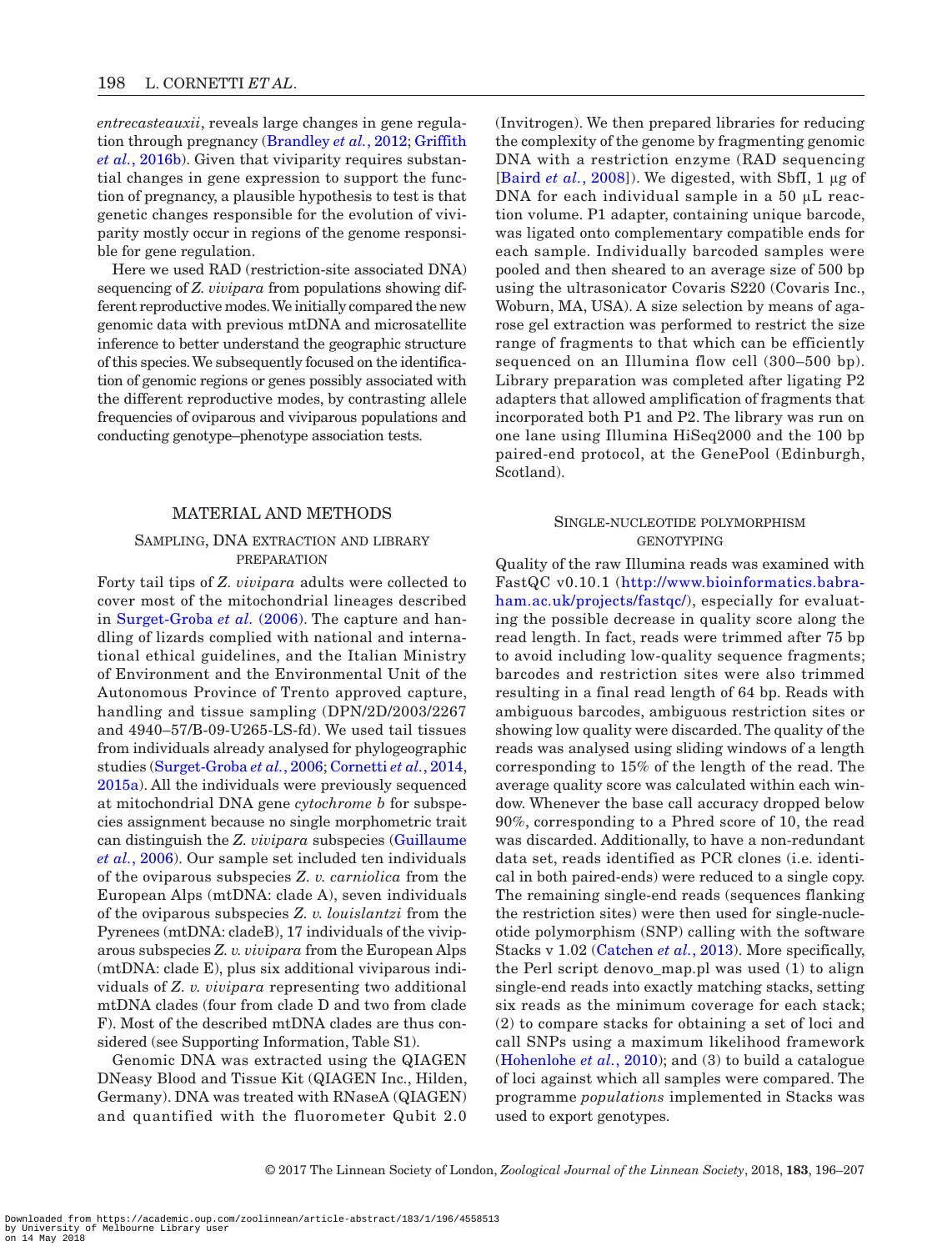## Genomic divergence among individuals and groups

A triangular matrix of genetic distances computed as 1 minus the fraction of shared alleles among pairs of individuals was visualized by a multidimensional scaling (MDS) using *cmdscale* and by a neighbor-joining (NJ) tree using *ape* [\(R Core Development Team, 2015\)](#page-10-13). The genomic composition of each individual sampled in the Alps (where the oviparous and the viviparous forms are geographically close and overlap in some areas) was analysed using the methods implemented in STRUCTURE ([Pritchard, Stephens & Donnelly,](#page-10-14) [2000](#page-10-14)) and Treemix ([Pickrell & Pritchard, 2012](#page-10-15)). The number of groups in Structure (*K*) was allowed to vary from 2 to 4, running ten independent runs (for each *K*) consisting of 500 000 iterations after a burn-in period of 100000. The analyses were performed twice, allowing a maximum of either 20 or 30% of missing data. Treemix was run allowing zero to five migration edges among the major five groups and computing the fraction of explained variance for each model (a model being a population divergence tree with different numbers of migration edges).

## Defining SNPs possibly involved in the switch in reproductive mode

We defined SNPs that were identified by at least two of three different methods as candidate loci potentially associated with transitions between reproductive modes. We used in this analysis all the SNPs with up to 50% of missing data.

The first method was developed specifically for this species, where the transition between oviparity and viviparity occurred more than once due to a reversal event in *Z. v. louislantzi* from a viviparous ancestor [\(Surget-Groba](#page-10-4) *et al.*, 2006) or, less likely, to multiple origins of viviparity. The method controls for the global evolutionary divergence between oviparous and viviparous subspecies not related to the different reproductive modes, by plausibly assuming that the same relevant loci changed during the reproductive mode transitions occurred within this species. Candidate SNPs were conservatively identified when they simultaneously satisfied the following extreme conditions:  $F_{st} \geq 0.5$  between *Z. v. vivipara* (V) and *Z. v. carniolica* (O);  $F_{st} \geq 0.5$  between *Z. v. vivipara* (V) and *Z. v. louislantzi* (O); and  $F_{st} \leq 0.05$  between *Z. v. carniolica* (O) and *Z. v. louislantzi* (O). The  $F_{st}$  distributions in the three comparisons, with the result produced by the chosen cutoff values, are reported in Supporting Information, Figure S1.

Second, we used the method genome-wide efficient mixed-model association (GEMMA) [\(Zhou & Stephens,](#page-11-5) [2012\)](#page-11-5), which calculates statistical genotype–phenotype

association implementing the GEMMA algorithm. The univariate linear mixed model with Wald test was used, providing as input files the subset of markers with less than 50% of missing data and a centred genotype relatedness matrix estimated from our genotypes. *P*-values from the Wald test were corrected for multiple testing ([Benjamini & Hochberg, 1995](#page-9-16)), and SNPs with corrected *P*-values lower than 0.05 were retained as possibly associated with the reproductive trait.

Third, we tested for significant association between genotypes and the reproductive mode with TASSEL 4.0 ([Bradbury](#page-9-17) *et al.*, 2007). We initially estimated the genetic composition of each individual and the most probable number *K* of genetically homogeneous groups using STRUCTURE v2.3.4 ([Pritchard](#page-10-14) *et al.*, [2000](#page-10-14)) running ten independent runs consisting of 500 000 iterations after a burn-in period of 100 000 for all *K* values between 1 and 5. This analysis was conducted on a subset of 3000 randomly selected unlinked SNPs among the total number of polymorphisms obtained (see below). The most likely number of  $K(K = 3)$  was estimated using STRUCTURE HARVESTER ([Evanno, Regnaut & Goudet, 2005;](#page-9-18) [Earl](#page-9-19) [& VonHoldt, 2012](#page-9-19)). The resultant Q-matrix and a kinship matrix were used to correct for population structure in the mixed linear model ([Zhang](#page-11-6) *et al.*, 2010) applied for genotype–phenotype association implemented in TASSEL. The genotype association with the trait (reproductive mode, oviparity or viviparity) was considered to be significant if *P* < 0.05, after correction for multiple testing ([Benjamini & Hochberg,](#page-9-16) [1995](#page-9-16)).

## Linking polymorphisms under selection with annotated genes

Both single-end RAD-seq loci and the mini-contigs generated using the paired-end reads were blasted against a DNA data set of 21913 *Anolis carolinensis* complete genes [exons and introns, extracted from ENSEMBL database using BIOMART [\(Smedley](#page-10-16) *et al.*, 2015)] with dc-megablast ([Morgulis](#page-9-20) *et al.*, 2008), to identify putative homologous genes between the two species. Mini-contigs for each RAD locus were assembled from paired-end reads using the Perl script exec\_velvet.pl implemented in Stacks. Only sequences showing at least 80% of identity for at least 40% of their length were retained. We also followed a protein-based reciprocal blast approach to identify putative homologous genes. All the possible translations of the loci putatively under selection were blasted with tBLASTx ([Camacho](#page-9-21) *et al.*, 2009) to the translated *A. carolinensis* transcriptome. The best hits were blasted back (again with tBLASTx) to all the translated RAD contigs. Two lists of putatively homologous genes between *Z. vivipara* and *A. carolinensis* were then obtained. In the c-list (conservative list), we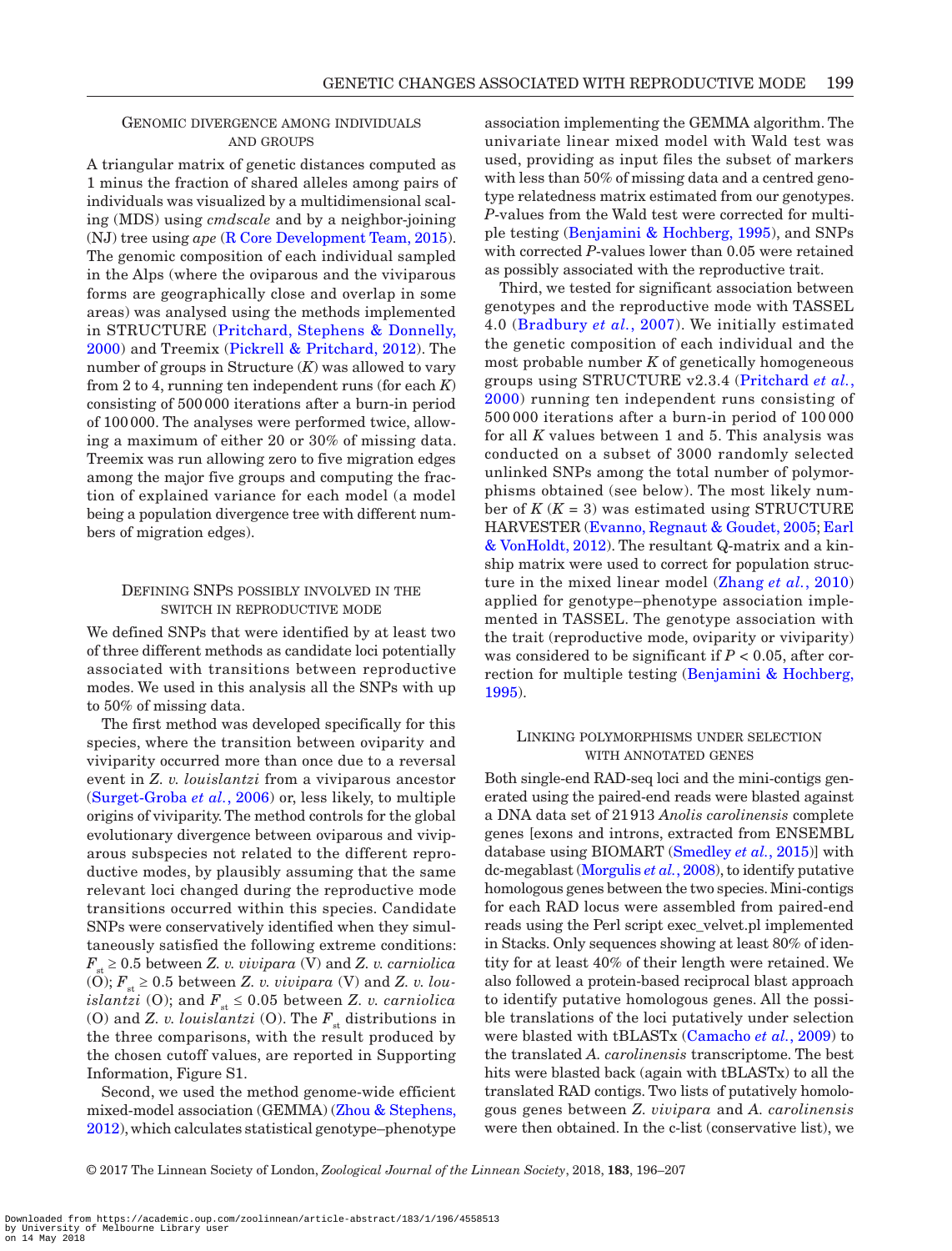included only the genes showing an  $E$ -value <  $10^{-6}$  in the forward or the reverse fragment under the DNA and the protein approaches. We included in the i-list (inclusive list) the genes identified by either the DNA or the protein approaches (i.e. the genes in the c-list plus the genes identified only by one approach). PantherDB [\(Thomas](#page-11-7) *et al.*, 2003) was used to identify the Gene Ontology (GO) category of each gene in the p-list. A test of overrepresentation was finally performed on the p-list and the i-list using an integrated tool in PantherDB. Specifically, we compared the proportions of GO terms in the set of loci putatively associated with the transition in reproductive mode with the proportions observed in the *A. carolinensis* genome.

#### **RESULTS**

#### SNP GENOTYPING

The RAD sequencing experiment produced 146439826 paired-end raw reads. We discarded reads with ambiguous barcodes (24 270), ambiguous restriction sites (31 474 031) and reads with low base call accuracy (5830599). PCR clones, corresponding to 59.4% of the total, were reduced to a single copy. The accession for the Illumina reads in SRA is SRP109076, while the BioProject accession is PRJNA390236. Stack files will be available upon request. Genotypic calling was performed using the retained 22197925 single-end reads. According to the decay in quality score along read length indicated by FastQC, we trimmed the last 25 bp to guarantee reliable SNP calling. We identified a total of 45 151 contigs and 80 792 SNPs (minimum coverage of 6× in at least two individuals), selected from the single-end reads showing no more than five polymorphisms. These SNPs were used to describe the overall genetic variation within and between lineages. Details of the reads and the average coverage per individual are given in Supporting Information, Table S1.

#### Phylogeographic analysis

The MDS plot ([Fig.](#page-4-0) 1A) supports the existence of three major genomic groups, clearly corresponding to the different reproductive modes and the different evolutionary history of the oviparous populations that has been suggested for this species ([Surget-Groba](#page-11-3) *et al.*, [2001](#page-11-3)). Along the first axis, the oviparous *Z. v. carniolica* (the group with the ancestral oviparous state) is separated from a group composed by the viviparous *Z. v. vivipara* individuals and the oviparous *Z. v. louislantzi*, with the latter probably having a secondary derived mode of reproduction evolved from a viviparous ancestor [\(Surget-Groba](#page-10-4) *et al.*, 2006). The individuals sampled in the same Eastern Alps area but with different reproductive mode (*Z. v. carniolica* and *Z. v. vivipara*, see [Fig.](#page-4-0) 1A) are genetically very different, supporting the hypothesis that hybridization does not occur (or does not produce offspring) in natural sympatric conditions ([Cornetti](#page-9-22) *et al.*, 2015b). *Zootoca v. vivipara* and *Z. v. louislantzi* then form two distinct groups separated along the *Y*-axis ([Fig.](#page-4-0) 1A). There is also genetic substructure, especially in the individual tree ([Fig.](#page-4-0) 1B), in *Z. v. vivipara*, where individuals belonging to different mtDNA clades and sampled in different countries show some level of genetic heterogeneity. The total number of SNPs used in the MDS analysis and in the NJ tree was 80 792, and the average number of SNPs used in the pairwise comparisons was 7795.0. The individuals sampled in the Alps and analysed with STRUCTURE (ten belonging to the *Z. v. carniolica* mtDNA oviparous lineage, and 19 to the *Z. v. vivipara* mtDNA viviparous lineage) can be unequivocally be assigned to either the *Z. v. carniolica* or the *Z. v. vivipara* clades, without signatures of hybridization [\(Fig.](#page-5-0) 2). It is worth noting that, with  $K = 2$ , two viviparous individuals from Austria (sampled far from the region were the two forms overlap geographically) seemed to show a mixed contribution, but with  $K > 2$ , it becomes clear that the apparent



<span id="page-4-0"></span>**Figure 1.** A, multidimensional scaling. B, unrooted neighbor-joining tree based on pairwise distances between individuals computed from a matrix of 80792 SNPs. Abbrev: O, oviparous; V, viviparous.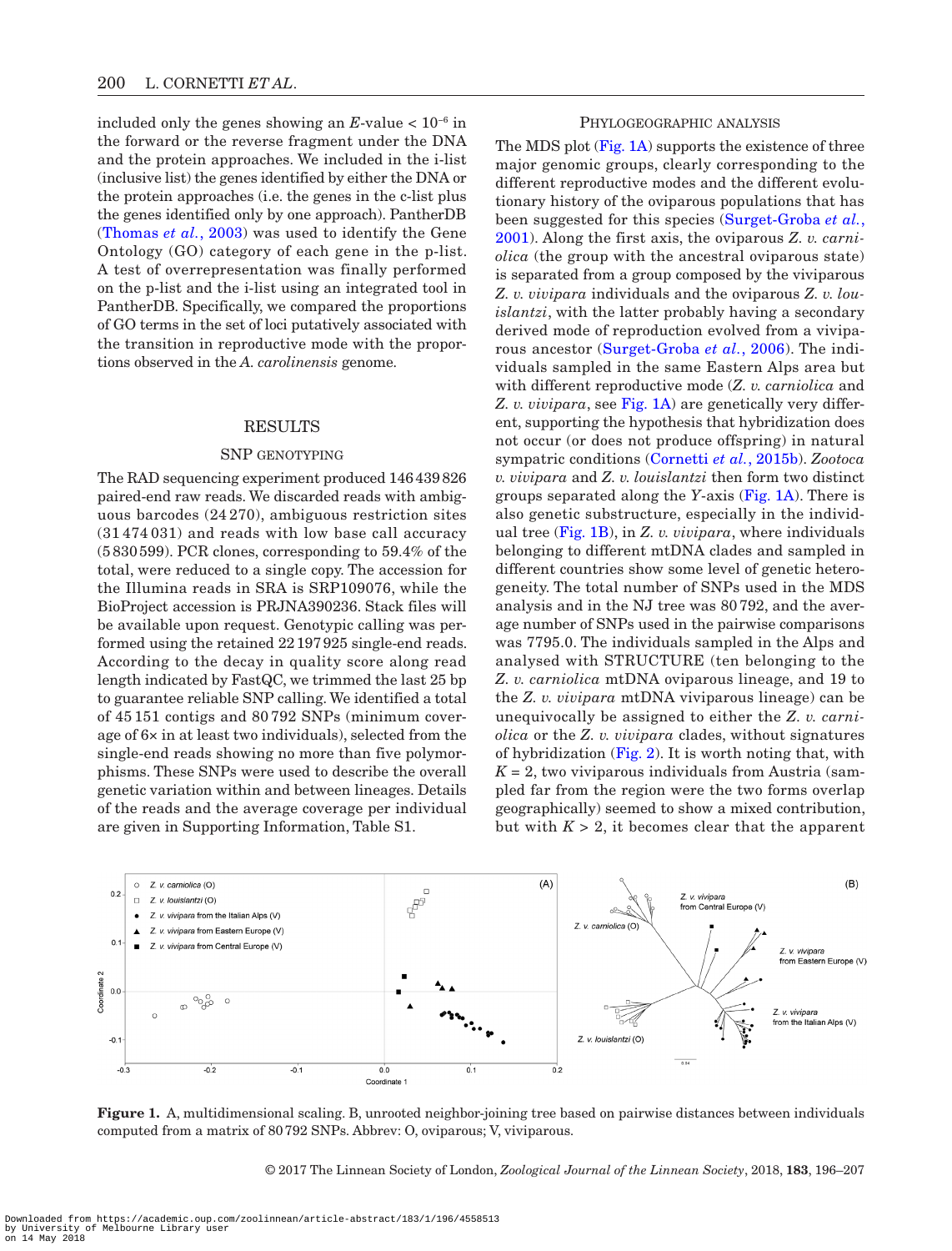

**Figure 2.** STRUCTURE results [based on 1403 single-nucleotide polymorphisms (SNPs) with < 30% of missing data] and geographic position of 29 Alpine individuals. Each individual is represented by a rectangle composed of three vertical bars corresponding to its genomic composition when *K* was fixed to 2, 3 and 4, respectively. Four individuals in the Western area are reported within a grey square to indicate that they come from a location where *Zootoca vivipara vivipara* and *Zootoca vivipara carniolica* live in sintopy and were sampled few metres apart from each other. The results are identical allowing 20% of missing data (602 usable SNPs).

oviparous ancestry found for  $K = 2$  corresponds actually to a second viviparous component. Finally, when the Treemix approach was applied to all the five major groups, a tree with zero edges (i.e. no admixture) explained 99.85% of the variance. When a single migration edge was allowed, this was found to join two geographically and genetically close viviparous populations (Alps and Central Europe), and the variance explained by the model reaches 100%. In other words, a model without any introgression between viviparous and oviparous groups is able to entirely explain the genetic data.

## Genes with SNPs correlated with the switch in reproductive mode

The analysis aimed at the identification of genes associated with reproductive mode was performed on a restricted set of 4908 SNPs with less than 50% of missing data. This analysis extracted 217 SNPs in 175 loci (Supporting Information, Fig. S2). A set of 34 loci were identified as putative homologs of an *A. carolinensis* gene using the DNA (BLAST) approach, and 33 loci were identified as putative homologs of an *A. carolinensis* gene using the protein (tBLASTx) approach. The c-list included 22 genes (genes identified by both approaches), and the i-list included 45 genes (genes identified by at least one approach). All these genes are listed in Supporting Information, Table S2. It is important to note that the two approaches use different data and should not be considered as two alternative methods to find the same set of SNPs. For example, relevant

<span id="page-5-0"></span>genes without RAD loci in the coding region cannot be found by the protein-based approach, and large divergence at synonymous sites can prevent mapping when the DNA-based approach is used. In other words, even if genes in c-list are directly associated with SNPs in the coding region that safely map both at the DNA and at the protein level, this list probably fails to identify other relevant genes. We therefore believe that also the genes included in the i-list, but not in the c-list, should be evaluated with attention.

The biological role of the candidate genes is rather heterogeneous (see Supporting Information, Table S3), with a range of GO terms that include cytoskeleton organization, protease function, immune system processes, metabolic processes, transport, protein folding, cell adhesion, signalling and regulation of transcription. The small number of loci with a large variety of functions is probably responsible for the observed lack of significance in overrepresentation of GO terms considering both the c-list and i-list (see Supporting Information, Table S4 for the overrepresentation analysis performed on the c-list). Nevertheless, ~27 and 29% of the genes in the c-list and i-list, respectively, can be classified as transcription regulators, and 9% of the genes in the i-list are protease enzymes [\(Table](#page-6-0) 1).

## DISCUSSION

This study is the first analysis of the genomic differences between populations of the common lizard *Z. vivipara* with different reproductive modes across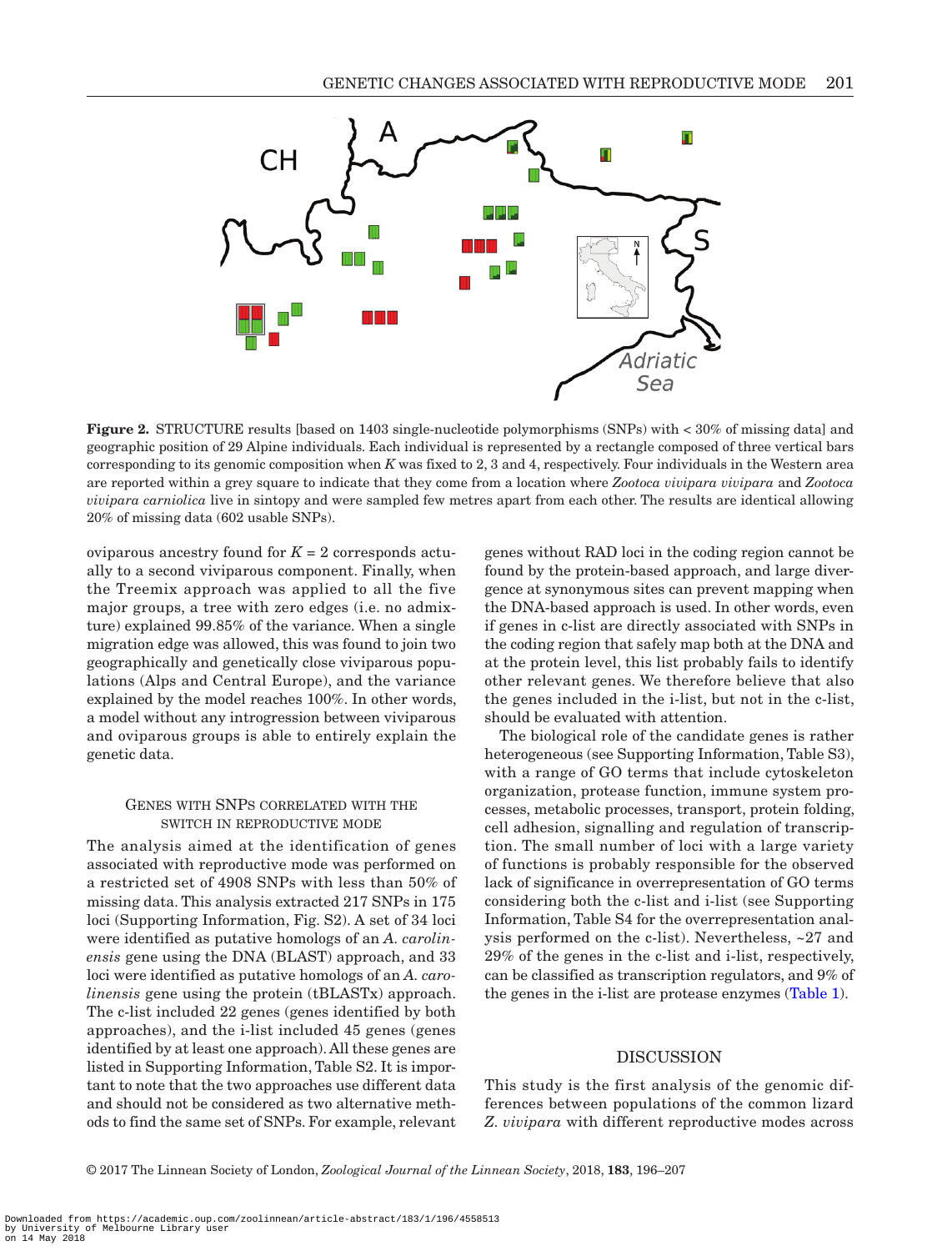| <b>ENSEMBL ID</b>                     | Gene symbol | Gene name                                                                                   | Function description                                                                                                                                                                                                                          |
|---------------------------------------|-------------|---------------------------------------------------------------------------------------------|-----------------------------------------------------------------------------------------------------------------------------------------------------------------------------------------------------------------------------------------------|
| ENSACAG00000022140 TFE3*              |             | <b>TRANSCRIPTION FACTOR</b><br>E3                                                           | This gene encodes a basic helix-loop-helix<br>domain-containing transcription factor that<br>binds MUE3-type E-box sequences in the<br>promoter of genes.                                                                                     |
| ENSACAG00000010833 EIF4E2*            |             | <b>EUKARYOTIC</b><br><b>TRANSLATION</b><br><b>INITIATION FACTOR 4E</b><br>TYPE <sub>2</sub> | It recognizes and binds the 7-methylguano-<br>sine-containing mRNA cap during an early<br>step in the initiation of protein synthesis<br>and facilitates ribosome binding by induc-<br>ing the unwinding of the mRNAs secondary<br>structures |
| ENSACAG00000008719 SOX9*              |             | <b>TRANSCRIPTION FACTOR</b><br>SOX9                                                         | The protein encoded by this gene recognizes<br>the sequence CCTTGAG along with other<br>members of the HMG-box class DNA-<br>binding proteins                                                                                                 |
| ENSACAG00000013802 DACH2+             |             | DACHSHUND HOMOLOG 2                                                                         | The encoded protein may be involved in regu-<br>lation of organogenesis and myogenesis, and<br>may play a role in premature ovarian failure                                                                                                   |
| ENSACAG00000014366 BACH2+             |             | <b>TRANSCRIPTION</b><br>REGULATOR PROTEIN<br>BACH <sub>2</sub>                              | Transcriptional regulator that acts as repres-<br>sor or activator                                                                                                                                                                            |
| ENSACAG00000017962 KAT2A*             |             | <b>HISTONE</b><br><b>ACETYLTRANSFERASE</b><br>KAT2A                                         | Histone acetyltransferase that functions<br>primarily as a transcriptional activator                                                                                                                                                          |
| ENSACAG00000002423 SMARCA2*           |             | <b>GLOBAL TRANSCRIPTION</b><br><b>ACTIVATOR</b><br>SNF2L2-RELATED                           | Members of this family have helicase and<br>ATPase activities and are thought to regu-<br>late transcription of certain genes by alter-<br>ing the chromatin structure around those<br>genes                                                  |
|                                       |             | ENSACAG00000011931 LOC100563157* RNA BINDING PROTEIN<br>FOX1 HOMOLOG 1                      | This gene encodes an RNA binding protein<br>that is thought to be a key regulator of<br>alternative exon splicing in the nervous<br>system and other cell types                                                                               |
| ENSACAG00000006538 CLUH <sup>+</sup>  |             | <b>CLUSTERED</b><br><b>MITOCHONDRIA</b><br>PROTEIN HOMOLOG                                  | This gene binds mRNAs of nuclear-encoded<br>mitochondrial proteins in the cytoplasm and<br>regulates transport or translation of these<br>transcripts close to mitochondria, playing a<br>role in mitochondrial biogenesis                    |
| ENSACAG00000012332 SNAI2 <sup>†</sup> |             | SNAIL FAMILY ZINC<br><b>FINGER 2</b>                                                        | Transcriptional repressor that modulates both<br>activator-dependent and basal transcription                                                                                                                                                  |
| ENSACAG00000011132 NOTCH1             |             | NEUROGENIC LOCUS<br>NOTCH HOMOLOG<br>PROTEIN 1                                              | Notch signalling is an intercellular signal-<br>ling pathway that regulates interactions<br>between adjacent cells through binding<br>of Notch family receptors to their cognate<br>ligands                                                   |
| ENSACAG00000017318 WIZ <sup>#</sup>   |             | PROTEIN WIZ (WIDE<br><b>INTERSPERSED ZINC</b><br>FINGER)                                    | This gene is involved in protein and metal ion<br>binding                                                                                                                                                                                     |

<span id="page-6-0"></span>**Table 1.** List of the 12 genes with regulatory functions observed among the 45 genes (the i-list) that contain polymorphisms associated with the reproductive mode in *Zootoca vivipara*

The function description is reported according to GeneCards [\(www.genecards.org](http://www.genecards.org)).

\*The gene was identified with both the BLAST and the tBLASTx approach.

† The gene was identified only with the BLAST approach.

‡ The gene was identified only with the tBLASTx approach.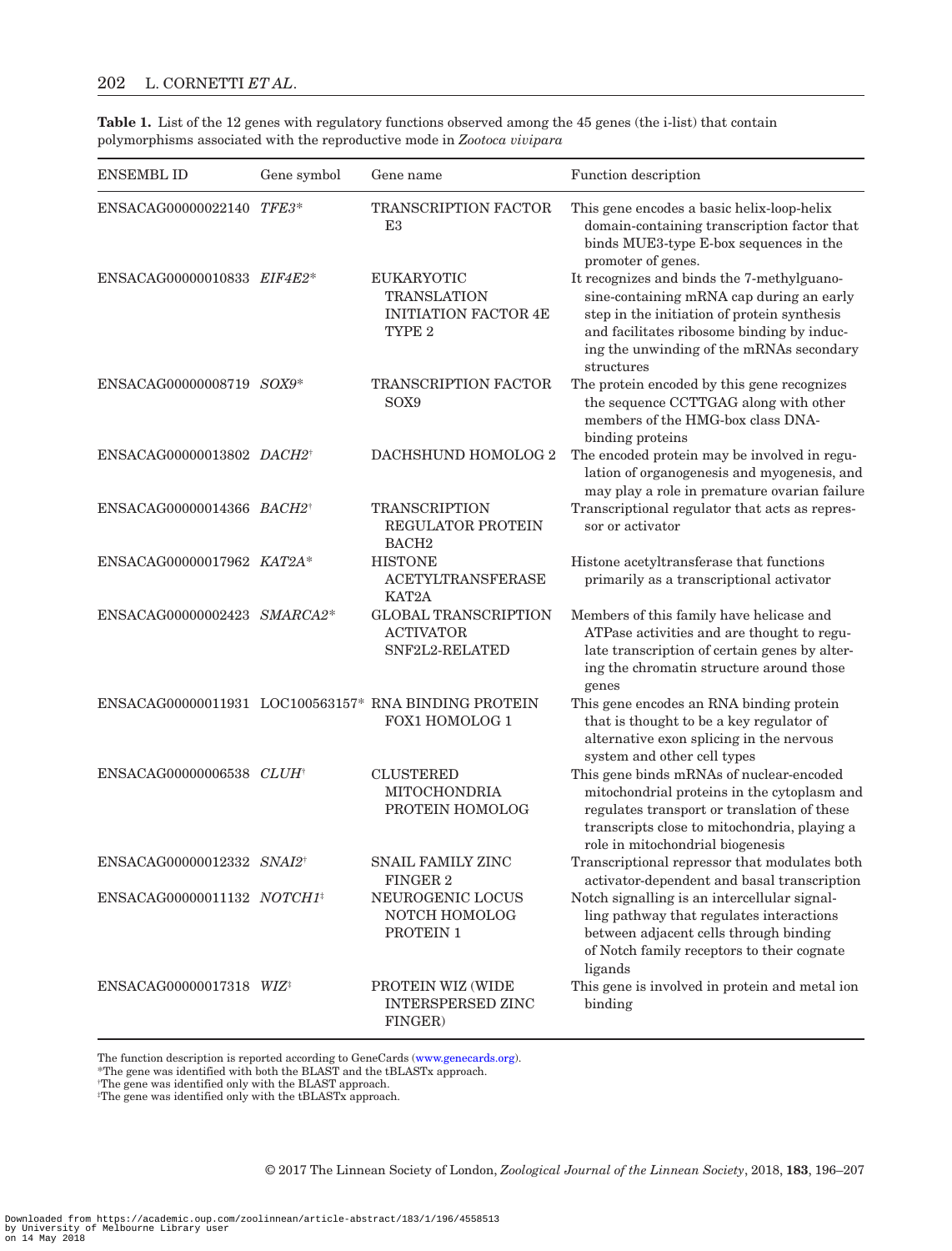its distributional range. Three main genetic clusters can be clearly distinguished, corresponding to the two oviparous subspecies *Z. v. carniolica* and *Z. v. louislantzi* and to the viviparous *Z. v. vivipara*. This pattern reflects the species genetic diversity, which has been shaped by geography and differential reproductive mode. In addition, gene flow between the subspecies *Z. v. vivipara* and *Z. v. carniolica*, which live sympatrically in the Alps, is very unlikely, at least in recent times, as previously suggested [\(Cornetti](#page-9-22) *et al.*, 2015b).

We conservatively identified 22 annotated genes putatively associated with different reproductive modes based on their pattern at the coding sequence and their significant mapping (both at protein and DNA level) to the reference genome of *A. carolinensis*. Additional 23 genes were found when mapping was based only on the DNA or on the protein approach. These genes are associated with diverse biological processes, which probably reflect the complex changes to physiology and morphology that occur in the transition from oviparity to viviparity. However, a considerable fraction of these candidate genes (almost 30%, independently of how candidate genes are identified) are involved in transcriptional regulation. We suggest that these genes play an important role in the transition between oviparity and viviparity, and we discuss this point in the following section.

#### Reproductive mode and gene expression

We identified 12 candidate genes putatively involved in transcriptional regulation ([Table](#page-6-0) 1). Changes to the protein sequence of regulators of transcription (e.g. transcription factors and cofactors) can result in changes to both the expression and diversity of target genes ([Hsia & McGinnis, 2003\)](#page-9-23). The physiological effects of changes to regulatory proteins will depend on where these proteins are expressed, how the polymorphism alters the amino acid sequence and the targets that the regulators interact with. Of our 12 candidate genes classified as transcriptional regulators, at least three genes are regulators of uterine development in eutherians. Their identification as candidates producing parity mode differences by our RAD-seq analysis further supports the involvement of these transcriptional regulators in the evolution of reproductive mode in *Z. vivipara*.

The evolution of viviparity is likely to involve physiological changes to three distinct tissues: the uterus, the ovary and extra-embryonic membranes. We used data from the Human Protein Atlas ([Uhlén](#page-11-8) *et al.*, [2015](#page-11-8)) to identify whether our candidate regulators of transcription are expressed in human female reproductive tissues: either the endometrium, ovary, or trophoblast (referred to as the placenta in the Human Protein Atlas). In humans, the trophoblast forms from the chorioallantoic membrane, a tissue homologous

to that forming the embryonic component of the placenta in *Z. vivipara*. All 12 transcriptional regulators exhibited protein localization in one of these tissue types, except *EIF4E2*. Furthermore, all 12 regulators are also expressed in the uterus and chorioallantoic membrane of both oviparous and viviparous skinks [\(Griffith](#page-9-24) *et al*., 2016a, b, [2017\)](#page-9-4), suggesting that these regulators may be ancestrally expressed in the female amniote reproductive tract and extra-embryonic membranes. Given that the majority of these genes localize to reproductive tissues in mammals and are expressed in the squamate uterus and embryonic placental tissues, any modification to their protein sequence, which results in changes in protein function, will alter the gene expression landscape, potentially altering the reproductive physiology of *Z. vivipara*.

One of the striking genomic level changes observed in viviparous lizards is that they exhibit complex changes in uterine gene expression during pregnancy and appear to have a new pregnancy-specific state of gene regulation ([Griffith & Wagner, 2017;](#page-9-4) [Griffith](#page-9-10) *et al.*[, 2016b\)](#page-9-10). Therefore, it is exciting that our study has identified a significant number of transcription factors that are expressed in the uterus of both viviparous and oviparous lizards. Furthermore, three of these transcription factors are known to have important regulatory functions in the uterus of mammals during pregnancy, and we discuss them in detail: *DACH2*, *SOX9* and *NOTCH1*.

The Dachshund Family Transcription Factor 2 (*DACH2*) is a transcription co-factor with highly conserved protein interacting domains. Knockouts of *DACH2* in female mice result in developmental failure of the female reproductive tract [\(Davis](#page-9-25) *et al.*, 2008). Knockouts in males produce no similar defect, suggesting that the gene is important for the specialization of the female reproductive tract in mammals. In *Drosophila*, Dachshund, an ortholog of the human *DACH2* gene, facilitates development of the male and female reproductive tract ([Keisman & Baker, 2001\)](#page-9-26), suggesting that the function of this gene is broadly conserved across bilateral animals. Furthermore, *DACH2* is expressed in the oviduct of both viviparous (*P. entrecasteauxii*) and oviparous scincid lizards (*L. bougainvillii* and *Lampropholis guichenoti*; Griffith *et al*., 2016b).

*SOX9* is another putative transcriptional regulator identified in our study. In mammals, transcription factor *SOX9* is important for the development of the male phenotype. While *SOX9* is crucial for male development, the protein is also important for the development of glandular epithelium in the human endometrium ([Gonzalez, 2012](#page-9-27)). *SOX9* is expressed in the uterine tissue of both gravid and non-reproductive oviparous and viviparous skinks, and may therefore also be important for squamate uterine development [\(Brandley](#page-9-11) *et al.*, 2012; [Griffith](#page-9-10) *et al.*, 2016b).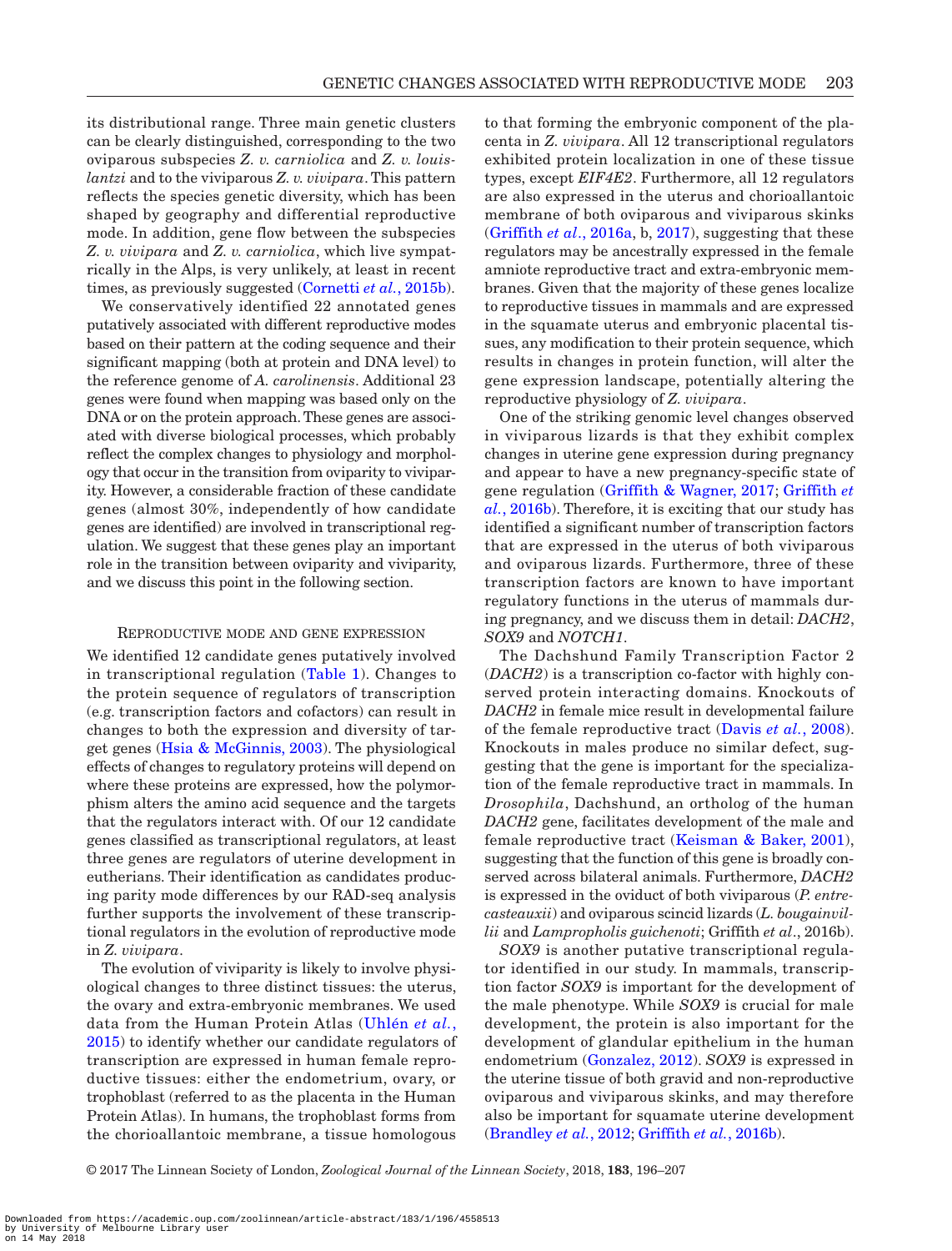*NOTCH1* is a cell surface receptor in the *NOTCH* signalling pathway and is important for regulating cell-fate determination. *NOTCH1* is a key regulator of endometrial remodelling during pregnancy. Specifically, *NOTCH1* is essential for the maintenance of endometrial stromal cells and decidualization of the uterus [\(PrabhuDas](#page-10-17) *et al.*, 2015). Decreased *NOTCH1* production is associated with endometriosis in women (Su *et al.*[, 2015\)](#page-10-18). Uterine remodelling is probably a fundamental process for viviparous amniotes as it is necessary for the increased uterine vasculature necessary for embryonic gas exchange ([Griffith & Wagner, 2017\)](#page-9-4). The role of *NOTCH1* in *Z. vivipara* during reproduction requires further characterization but, as in mammals, evolution of the *NOTCH1* gene may allow for changes in gene expression associated with the remodelling of the uterus for pregnancy in viviparous lizards. Together, these results suggest that *DACH2*, *SOX9* and *NOTCH1* are likely to function as regulators of uterine development in *Z. vivipara*. Changes in the protein sequence of these genes may result in changes in uterine gene regulation, potentially providing the regulatory changes necessary to support the evolution of viviparity.

Our data set identifies SNPs in key regulatory genes that are correlated with changes in reproductive mode. These candidate genes could support the gene expression changes required for the evolution of viviparity, which have been shown in other studies ([Brandley](#page-9-11) *et al.*[, 2012;](#page-9-11) [Griffith](#page-9-3) *et al.*, 2016b). However, more work is needed to test whether this correlation is causative; in particular, transcriptomic studies are needed to identify changes in gene regulation consistent with changes in reproductive mode, followed by functional studies to test the impacts of the identified SNPs in *Z. vivipara* tissues *in vitro*.

## Reproductive mode and enzymes

A final comment is dedicated to the candidate genes that may be involved in the evolution of viviparity by modifying the properties of enzymes in reproductive tissues. In fact, about 10% of the genes found in the most inclusive list (4 out of 45) encoded protease enzymes. Proteases are enzymes that cleave proteins at specific amino acid sites inside cells. These enzymes play an important role in the development of the uterus and placental tissues during pregnancy in both mammals and reptiles ([Salamonsen & Nie, 2002;](#page-10-19) [Song,](#page-10-20) [Spencer & Bazer, 2005;](#page-10-20) Song *et al.*[, 2010](#page-10-21); [Brandley](#page-9-11)  *et al.*[, 2012;](#page-9-11) [Griffith](#page-9-3) *et al.*, 2016b) and are also critical for processes of pregnancy in viviparous fishes including seahorses ([Whittington](#page-11-9) *et al.*, 2015b). In the viviparous skink *C. ocellatus*, the expression of Cathepsin L accounts for 5% of total uterine transcription during pregnancy ([Brandley](#page-9-11) *et al.*, 2012). The association of protease genes with lizard reproductive mode and the expression of proteases in the amniote uterus suggest that changes to the chemical properties of proteases may result in functional modification of these enzymes. We propose that the three protease genes expressed in the uterus or extra-embryonic membranes of *Z. vivipara* support changes to uterine morphology during pregnancy.

#### **CONCLUSIONS**

The evolution of viviparity from oviparity requires a suite of physiological changes to reproductive tissues that facilitate the internal incubation of embryos. Our results support the idea that these physiological changes are underpinned by modifications at a correspondingly extensive suite of genes, making the multiple origins of viviparity in vertebrates ([Blackburn,](#page-9-2) [2015\)](#page-9-2) even more remarkable. Our identification of regulator genes involved in the transition between reproductive modes confirms recent evidence of large-scale regulatory changes involved in the evolution of mammalian and reptile pregnancy ([Griffith](#page-9-3) *et al.*, 2016b; [Lynch](#page-9-28) *et al.*, 2016).

While our RAD-seq approach has identified genes associated with parity mode in *Z. vivipara*, these findings represent a correlation rather than a detailed identification of causal genetic changes involved in transitions between reproductive modes. This work provides the foundation for functional analyses of the candidate *Z. vivipara* genes identified here, which will ultimately be required to determine their mode of action and potential role in driving the evolution of viviparity.

## ACKNOWLEDGEMENTS

We thank Michael W. Bruford (Cardiff University) for hosting LC in his laboratory during the initial phases of the project and Peter Kille, Craig Anderson and Pierfrancesco Sechi for their helpful suggestions during library preparation. We also thank Benoit Heulin who provided tissue of some of the samples analysed here.

#### REFERENCES

- <span id="page-8-1"></span>**Adams SM, Biazik J, Stewart RL, Murphy CR, Thompson MB. 2007.** Fundamentals of viviparity: comparison of seasonal changes in the uterine epithelium of oviparous and viviparous *Lerista bougainvillii* (Squamata: Scincidae). *Journal of Morphology* **268:** 624–635.
- <span id="page-8-0"></span>**Angelini F, Ghiara G. 1984.** Reproductive modes and strategies in vertebrate evolution. *Bolletino di Zoologia* **51:** 121–203.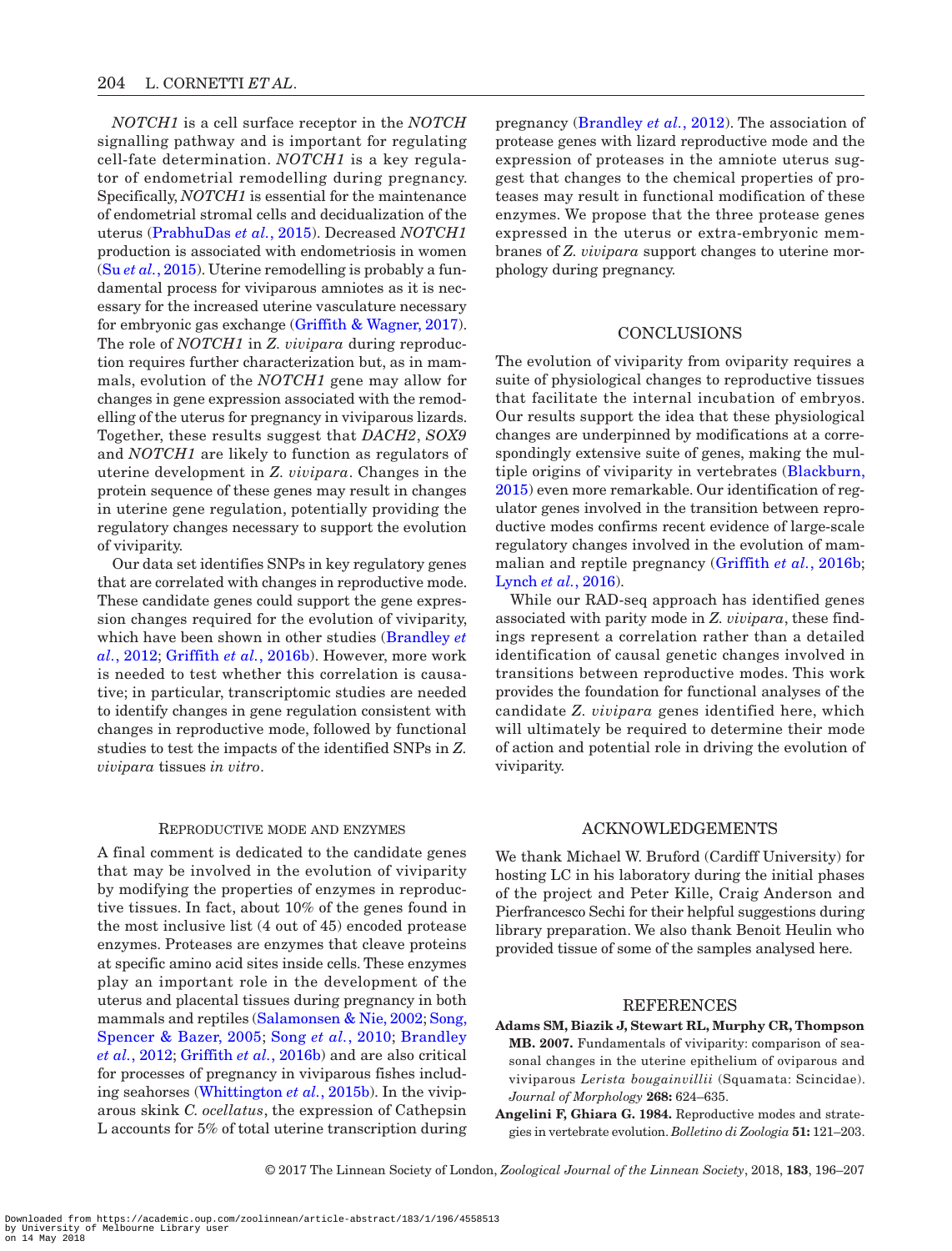- <span id="page-9-13"></span>**Baird NA, Etter PD, Atwood TS, Currey MC, Shiver AL, Lewis ZA, Selker EU, Cresko WA, Johnson EA. 2008.** Rapid SNP discovery and genetic mapping using sequenced RAD markers. *PLoS ONE* **3:** 1–7.
- <span id="page-9-16"></span>**Benjamini Y, Hochberg Y. 1995.** Controlling the false discovery rate: a practical and powerful approach to multiple testing. *Journal of the Royal Statistical Society. Series B (Methodological)* **57:** 289–300.
- <span id="page-9-2"></span>**Blackburn DG. 2015.** Evolution of vertebrate viviparity and specializations for fetal nutrition: a quantitative and qualitative analysis. *Journal of Morphology* **276:** 961–990.
- <span id="page-9-17"></span>**Bradbury PJ, Zhang Z, Kroon DE, Casstevens TM, Ramdoss Y, Buckler ES. 2007.** TASSEL: software for association mapping of complex traits in diverse samples. *Bioinformatics* **23:** 2633–2635.
- <span id="page-9-11"></span>**Brandley MC, Young RL, Warren DL, Thompson MB, Wagner GP. 2012.** Uterine gene expression in the livebearing lizard, *Chalcides ocellatus*, reveals convergence of squamate reptile and mammalian pregnancy mechanisms. *Genome Biology and Evolution* **4:** 394–411.
- <span id="page-9-6"></span>**Braz HB, Scartozzoni RR, Almeida-Santos SM. 2016.** Reproductive modes of the South American water snakes: a study system for the evolution of viviparity in squamate reptiles. *Zoologischer Anzeiger: A Journal of Comparative Zoology* **263:** 33–44.
- <span id="page-9-21"></span>**Camacho C, Coulouris G, Avagyan V, Ma N, Papadopoulos J, Bealer K, Madden TL. 2009.** BLAST+: architecture and applications. *BMC Bioinformatics* **10:** 421.
- <span id="page-9-14"></span>**Catchen J, Hohenlohe PA, Bassham S, Amores A, Cresko WA. 2013.** Stacks: an analysis tool set for population genomics. *Molecular Ecology* **22:** 3124–3140.
- <span id="page-9-8"></span>**Cornetti L, Belluardo F, Ghielmi S, Giovine G, Ficetola GF, Bertorelle G, Vernesi C, Hauffe HC. 2015a.** Reproductive isolation between oviparous and viviparous lineages of the Eurasian common lizard *Zootoca vivipara* in a contact zone. *Biological Journal of the Linnean Society* **114:**  566–573.
- <span id="page-9-22"></span>**Cornetti L, Ficetola GF, Hoban S, Vernesi C. 2015b.** Genetic and ecological data reveal species boundaries between viviparous and oviparous lizard lineages. *Heredity* **115:** 517–526.
- <span id="page-9-9"></span>**Cornetti L, Menegon M, Giovine G, Heulin B, Vernesi C. 2014.** Mitochondrial and nuclear DNA survey of *Zootoca vivipara* across the eastern Italian Alps: evolutionary relationships, historical demography and conservation implications. *PLoS ONE* **9:** e85912.
- <span id="page-9-25"></span>**Davis RJ, Harding M, Moayedi Y, Mardon G. 2008.** Mouse Dach1 and Dach2 are redundantly required for Müllerian duct development. *Genesis* **46:** 205–213.
- <span id="page-9-19"></span>**Earl DA, VonHoldt BM. 2012.** STRUCTURE HARVESTER: a website and program for visualizing STRUCTURE output and implementing the Evanno method. *Conservation Genetics Resources* **4:** 359–361.
- <span id="page-9-18"></span>**Evanno G, Regnaut S, Goudet J. 2005.** Detecting the number of clusters of individuals using the software STRUCTURE: a simulation study. *Molecular Ecology* **14:** 2611–2620.
- <span id="page-9-27"></span>**Gonzalez G. 2012.** *Role of SOX9 in uterine gland development and disease initiation*. Unpublished Thesis, University of Texas, Houston, MD Anderson Cancer Center.
- <span id="page-9-7"></span>**Griffith OW, Blackburn DG, Brandley MC, Van Dyke JU, Whittington CM, Thompson MB. 2015.** Ancestral state reconstructions require biological evidence to test evolutionary hypotheses: a case study examining the evolution of reproductive mode in squamate reptiles. *Journal of Experimental Zoology B: Molecular and Developmental Evolution* **324:** 493–503.
- <span id="page-9-24"></span>**Griffith OW, Brandley MC, Belov K, Thompson MB. 2016a.** Allelic expression of mammalian imprinted genes in a matrotrophic lizard, *Pseudemoia entrecasteauxii*. *Development Genes and Evolution* **226:** 79–85.
- <span id="page-9-3"></span>**Griffith OW, Brandley MC, Belov K, Thompson MB. 2016b.** Reptile pregnancy is underpinned by complex changes in uterine gene expression: a comparative analysis of the uterine transcriptome in viviparous and oviparous lizards. *Genome Biology and Evolution* **8:** 3226–3239.
- <span id="page-9-10"></span>**Griffith OW, Brandley MC, Whittington CM, Belov K, Thompson MB. 2017.** Comparative genomics of hormonal signaling in the chorioallantoic membrane of oviparous and viviparous amniotes. *General and Comparative Endocrinology* **244:** 19–29.
- <span id="page-9-4"></span>**Griffith OW, Wagner GP. 2017.** The placenta as a model for understanding the origin and evolution of vertebrate organs. *Nature Ecology & Evolution* **1:** 72.
- <span id="page-9-12"></span>**Guillaume CP, Heulin B, Pavlinov IY, Semenov D, Bea A, Vogrin N, Surget-Groba Y. 2006.** Morphological variation in the common lizard, *Lacerta (Zootoca) vivipara*. *Russian Journal of Herpetology* **13:** 1–10.
- <span id="page-9-1"></span>**Guillette L. 1982.** The evolution of viviparity and placentation in the high elevation, Mexican lizard *Sceloporus aeneus*. *Herpetologica* **38:** 94–103.
- <span id="page-9-5"></span>**Heulin B, Stewart JR, Surget-Groba Y, Bellaud P, Jouan F, Lancien G, Deunff J. 2005.** Development of the uterine shell glands during the preovulatory and early gestation periods in oviparous and viviparous *Lacerta vivipara*. *Journal of Morphology* **266:** 80–93.
- <span id="page-9-15"></span>**Hohenlohe PA, Bassham S, Etter PD, Stiffler N, Johnson EA, Cresko WA. 2010.** Population genomics of parallel adaptation in threespine stickleback using sequenced RAD tags. *PLoS Genetics* **6:** e1000862.
- <span id="page-9-0"></span>**Holsinger KE. 2000.** Reproductive systems and evolution in vascular plants. *Proceedings of the National Academy of Sciences of the United States of America* **97:** 7037–7042.
- <span id="page-9-23"></span>**Hsia CC, McGinnis W. 2003.** Evolution of transcription factor function. *Current Opinion in Genetics & Development* **13:**  199–206.
- <span id="page-9-26"></span>**Keisman EL, Baker BS. 2001.** The *Drosophila* sex determination hierarchy modulates wingless and decapentaplegic signaling to deploy dachshund sex-specifically in the genital imaginal disc. *Development* **128:** 1643–1656.
- <span id="page-9-28"></span>**Lynch VJ, Nnamani MC, Kapusta A, Brayer K, Plaza SL, Mazur EC, Emera D, Sheikh SZ, Grützner F, Bauersachs S, Graf A, Young SL, Lieb JD, DeMayo FJ, Feschotte C, Wagner GP. 2016.** Ancient transposable elements transformed the uterine regulatory landscape and transcriptome during the evolution of mammalian pregnancy. *Cell Reports* **10:** 551–561.
- <span id="page-9-20"></span>**Morgulis A, Coulouris G, Raytselis Y, Madden TL, Agarwala R, Schäffer AA. 2008.** Database indexing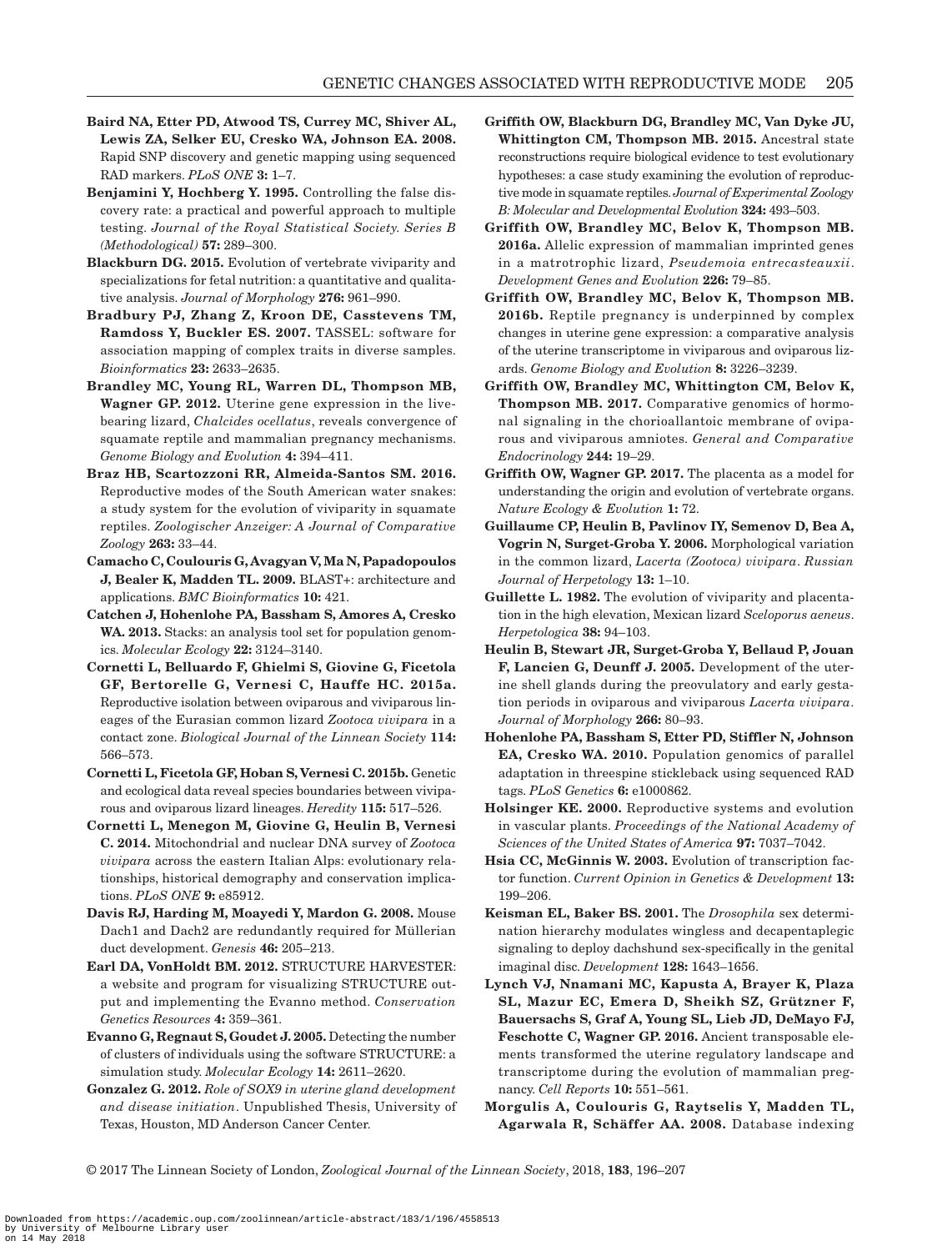for production MegaBLAST searches. *Bioinformatics* **24:**  1757–1764.

- <span id="page-10-1"></span>**Murphy BF, Thompson MB. 2011.** A review of the evolution of viviparity in squamate reptiles: the past, present and future role of molecular biology and genomics. *Journal of Comparative Physiology B: Biochemical, Systemic, and Environmental Physiology* **181:** 575–594.
- <span id="page-10-12"></span>**Paulesu L, Bigliardi E, Paccagnini E, Ietta F, Cateni C, Guillaume CP, Heulin B. 2005.** Cytokines in the oviparity/ viviparity transition: evidence of the interleukin-1 system in a species with reproductive bimodality, the lizard *Lacerta vivipara*. *Evolution & Development* **7:** 282–288.
- <span id="page-10-15"></span>**Pickrell JK, Pritchard JK. 2012.** Inference of population splits and mixtures from genome-wide allele frequency data. *PLoS Genetics* **8:** e1002967.
- <span id="page-10-17"></span>**PrabhuDas M, Bonney E, Caron K, Dey S, Erlebacher A, Fazleabas A, Fisher S, Golos T, Matzuk M, McCune JM, Mor G, Schulz L, Soares M, Spencer T, Strominger J, Way SS, Yoshinaga K. 2015.** Immune mechanisms at the maternal-fetal interface: perspectives and challenges. *Nature Immunology* **16:** 328–334.
- <span id="page-10-14"></span>**Pritchard JK, Stephens M, Donnelly P. 2000.** Inference of population structure using multilocus genotype data. *Genetics* **155:** 945–959.
- <span id="page-10-3"></span>**Qualls CP, Shine R. 2006.** *Lerista bougainvillii*, a case study for the evolution of viviparity in reptiles. *Journal of Evolutionary Biology* **11:** 63–78.
- <span id="page-10-11"></span>**Rawn SM, Cross JC. 2008.** The evolution, regulation, and function of placenta-specific genes. *Annual Review of Cell and Developmental Biology* **24:** 159–181.
- <span id="page-10-13"></span>**R Core Development Team. 2015.** *R: a language and environment for statistical computing*. ISBN 3-900051-07-0. Vienna, Austria: R Foundation for Statistical Computing. Available at: http://www.R-project.org.
- <span id="page-10-7"></span>**Rodríguez-Díaz T, Braña F. 2012.** Altitudinal variation in egg retention and rates of embryonic development in oviparous *Zootoca vivipara* fits predictions from the cold-climate model on the evolution of viviparity. *Journal of Evolutionary Biology* **25:** 1877–1887.
- <span id="page-10-19"></span>**Salamonsen LA, Nie G. 2002.** Proteases at the endometrialtrophoblast interface: their role in implantation. *Reviews in Endocrine & Metabolic Disorders* **3:** 133–143.
- <span id="page-10-0"></span>**Sandrock C, Schirrmeister BE, Vorburger C. 2011.** Evolution of reproductive mode variation and host associations in a sexual-asexual complex of aphid parasitoids. *BMC Evolutionary Biology* **11:** 348.
- <span id="page-10-6"></span>**Shine R. 2005.** Life-history evolution in reptiles. *Annual Review of Ecology, Evolution, and Systematics* **36:** 23–46.
- <span id="page-10-5"></span>**Sillero N, Campos J, Bonardi A, Corti C, Creemers R, Crochet PA, Isailovi JC, Denoël M, Ficetola GF, Gonçalves J, Kuzmin S, Lymberakis P, de Pous P, Rodriguez A, Sindaco R, Speybroeck J, Toxopeus B, Vieites DR, Vences M. 2014.** Updated distribution and biogeography of amphibians and reptiles of Europe. *Amphibia-Reptilia* **35:** 1–31.
- <span id="page-10-16"></span>**Smedley D, Haider S, Durinck S, Pandini L, Provero P, Allen J, Arnaiz O, Awedh MH, Baldock R, Barbiera G, Bardou P, Beck T, Blake A, Bonierbale M, Brookes**

**AJ, Bucci G, Buetti I, Burge S, Cabau C, Carlson JW, Chelala C, Chrysostomou C, Cittaro D, Collin O, Cordova R, Cutts RJ, Dassi E, Genova AD, Djari A, Esposito A, Estrella H, Eyras E, Fernandez-Banet J, Forbes S, Free RC, Fujisawa T, Gadaleta E, Garcia-Manteiga JM, Goodstein D, Gray K, Guerra-Assuncao JA, Haggarty B, Han DJ, Han BW, Harris T, Harshbarger J, Hastings RK, Hayes RD, Hoede C, Hu S, Hu ZL, Hutchins L, Kan Z, Kawaji H, Keliet A, Kerhornou A, Kim S, Kinsella R, Klopp C, Kong L, Lawson D, Lazarevic D, Lee JH, Letellier T, Li CY, Lio P, Liu CJ, Luo J, Maass A, Mariette J, Maurel T, Merella S, Mohamed AM, Moreews F, Nabihoudine I, Ndegwa N, Noirot C, Perez-Llamas C, Primig M, Quattrone A, Quesneville H, Rambaldi D, Reecy J, Riba M, Rosanoff S, Saddiq AA, Salas E, Sallou O, Shepherd R, Simon R, Sperling L, Spooner W, Staines DM, Steinbach D, Stone K, Stupka E, Teague JW, Dayem Ullah AZ, Wang J, Ware D, Wong-Erasmus M, Youens-Clark K, Zadissa A, Zhang SJ, Kasprzyk A. 2015.** The BioMart community portal: an innovative alternative to large, centralized data repositories. *Nucleic Acids Research* **43:** 589–598.

<span id="page-10-2"></span>**Smith SA, Shine R. 1997.** Intraspecific variation in reproductive mode within the Scincid lizard *Saiphos equalis*. *Australian Journal of Zoology* **45:** 435–445.

- <span id="page-10-21"></span>**Song G, Bailey DW, Dunlap KA, Burghardt RC, Spencer TE, Bazer FW, Johnson GA. 2010.** Cathepsin B, cathepsin L, and cystatin C in the porcine uterus and placenta: potential roles in endometrial/placental remodeling and in fluid-phase transport of proteins secreted by uterine epithelia across placental areolae. *Biology of Reproduction* **82:** 854–864.
- <span id="page-10-20"></span>**Song G, Spencer TE, Bazer FW. 2005.** Cathepsins in the ovine uterus: regulation by pregnancy, progesterone, and interferon tau. *Endocrinology* **146:** 4825–4833.
- <span id="page-10-10"></span>**Stewart JR. 2013.** Fetal nutrition in lecithotrophic squamate reptiles: toward a comprehensive model for evolution of viviparity and placentation. *Journal of Morphology* **274:**  824–843.
- <span id="page-10-8"></span>**Stewart JR, Ecay TW, Heulin B. 2009.** Calcium provision to oviparous and viviparous embryos of the reproductively bimodal lizard *Lacerta* (*Zootoca*) *vivipara*. *The Journal of Experimental Biology* **212:** 2520–2524.
- <span id="page-10-9"></span>**Stewart JR, Ecay TW, Heulin B, Fregoso SP, Linville BJ. 2011.** Developmental expression of calcium transport proteins in extraembryonic membranes of oviparous and viviparous *Zootoca vivipara* (Lacertilia, Lacertidae). *The Journal of Experimental Biology* **214:** 2999–3004.
- <span id="page-10-18"></span>**Su RW, Strug MR, Joshi NR, Jeong JW, Miele L, Lessey BA, Young SL, Fazleabas AT. 2015.** Decreased Notch pathway signaling in the endometrium of women with endometriosis impairs decidualization. *The Journal of Clinical Endocrinology and Metabolism* **100:** E433–E442.
- <span id="page-10-4"></span>**Surget-Groba Y, Heulin B, Guillaume CP, Puky M, Semenov D, Orlova V, Kupriyanova L, Ghira I, Smajda B. 2006.** Multiple origins of viviparity, or reversal from viviparity to oviparity? The European common lizard (*Zootoca vivipara*, *Lacertidae*) and the evolution of parity. *Biological Journal of the Linnean Society* **87:** 1–11.